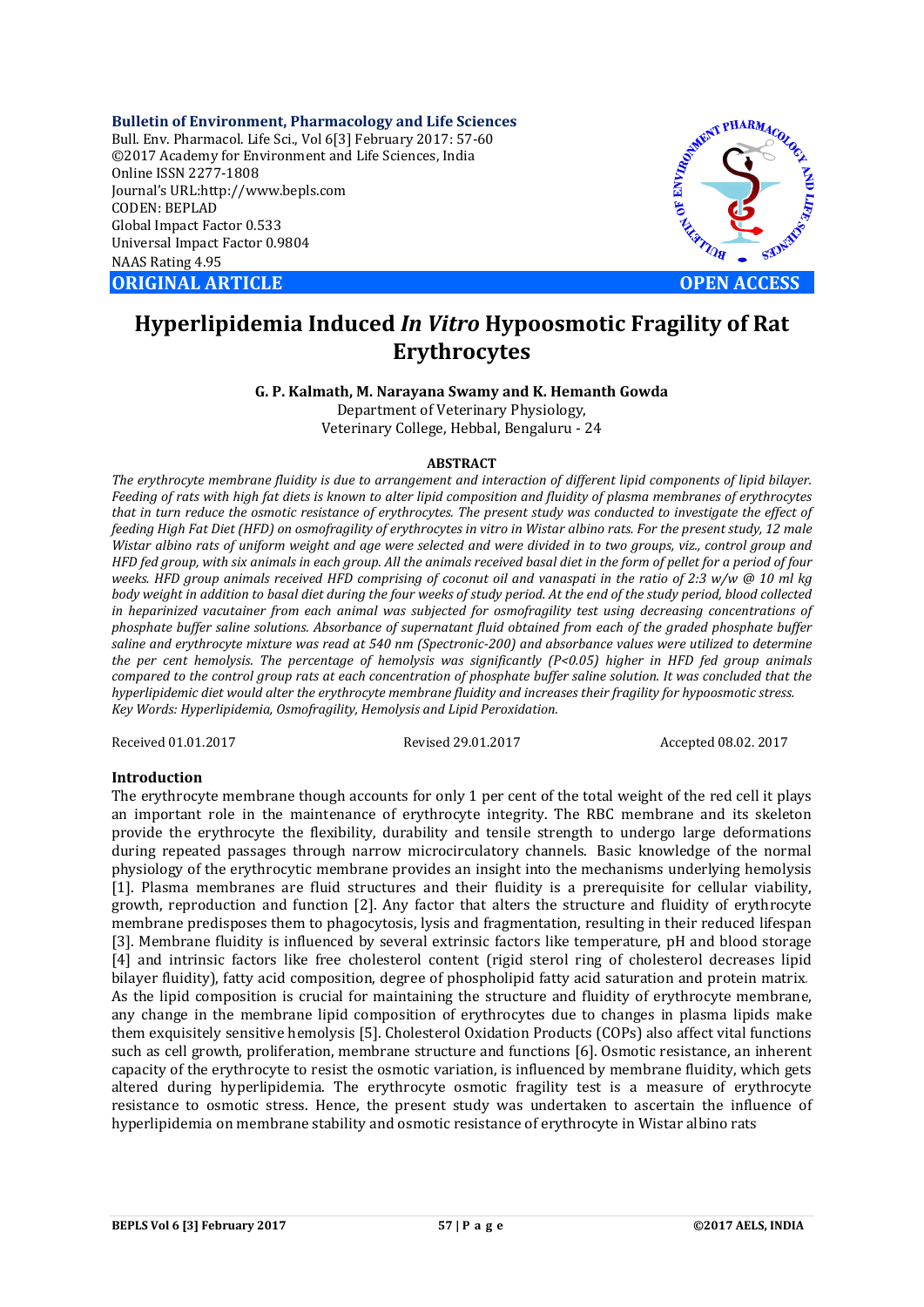## **Kalmath** *et al*

# **MATERIALS AND METHODS**

Twelve male Wistar albino rats of three months age with an average body weight of 240-260 g were procured from laboratory animal house, Indian Institute of Science, Bangalore, for the study. They were divided into two groups, *i.e.,* control group and high fat diet (HFD) fed group with six animals in each group. Control group animals were fed with basal diet in the form of pellets and HFD group animals were fed with HFD comprising of coconut oil and vanaspati in the ratio of 2:3 w/w @10 ml/kg body weight in addition to basal diet for four weeks to induce hyperlipidemia. At the end of study period about 2 ml (1 ml in heparinized vacutainer + 1 ml in clot activator coated vacutainer) of blood was collected from each animal of both the groups. Blood samples collected in clot activator coated vacutainer was left undisturbed for about half an hour and then centrifuged at 3000 rpm for 30 minutes to separate the serum. The serum was stored at – 20 ºC and later utilized for the determination of lipid profile. The blood samples collected in heparinized vacutainer were immediately subjected for centrifugation at 3000 rpm for 30 minutes to separate the erythrocyte form the plasma. Then the red blood cells of each blood sample were washed three times in isotonic saline solution. The separated erythrocytes were subjected to osmofragility test within 1 hour after the blood collection using phosphate buffered saline solution. In a series of 19 test tubes about 5 ml of decreasing concentration of phosphate buffer saline solution (0.90% - 0.00% with an interval of 0.05%) was taken. About 20 µl of washed red blood cells was added to each of 5 ml of graded concentration phosphate buffered saline solutions. The blood and the phosphate buffer saline was gently mixed and incubated at 37<sup>o</sup>C for 30 min. The contents of each test tube were subjected for centrifugation @ 3000 rpm for 5 minutes and the supernatants were separated. The absorbance of the supernatant fluid of each tube was measured at 540 nm (Spectronic-200) and these absorbance values were utilized for the determination of per cent hemolysis of erythrocyte. Per cent hemolysis is calculated using the formula

OD of the blank Percentage of Hemolysis = -------------------------- x 100 OD of the test

The data obtained in the study were statistically analyzed using computerized Student's t-test.

# **Results and Discussion**

The serum total cholesterol and triglyceride concentrations were significantly (P<0.05) higher at the end of the experimental period (4 weeks) in HFD group however, their levels did not show any significant (P>0.05) changes in control group rats (data published elsewhere).

The mean percentage of hemolysis observed in control and high fat diet (HFD) fed group / hyperlipidemic rat's blood is depicted in Table 1. In the present study, the 0.70% phosphate buffered saline initiated hemolysis (point of minimum resistance) and 0.45% phosphate buffered saline resulted in complete hemolysis (point of maximum resistance) both in control and HFD group rats. However, percentage of hemolysis varied significantly (P<0.05) between the control group and hyperlipidemic group at each phosphate buffered saline concentration (Table 1). The blood of hyperlipidemic rats showed significantly (P<0.05) higher percentage of hemolysis compared to control group rats in all the buffered saline concentrations. At point of minimum resistance the percentage of hemolysis was significantly (P<0.05) higher in hyperlipidemic rats (HFD) blood (03.11  $\pm$  1.43) compared to the blood of normal rats (00.89  $\pm$ 1.21). At the point of maximum resistance also the percentage of hemolysis was significantly (P<0.05) higher in the blood of hyperlipidemic rats (95.47  $\pm$  2.80) compared to the blood of normal rats (93.00  $\pm$ 3.26).

**Table. 1.** Total cholesterol and serum triglyceride concentration (Mean ± SE) of control and HFD group on 0 week and after  $4<sup>th</sup>$  fourth of experimentation

| Sl. No. | Lipid Profile      | Control Group    |                      | HFD Group        |                      |
|---------|--------------------|------------------|----------------------|------------------|----------------------|
|         |                    | 0 Week           | 4 <sup>th</sup> Week | 0 Week           | 4 <sup>th</sup> Week |
|         | Total Cholesterol  | $41.65 \pm 1.06$ | $46.93 \pm 0.99$     | $41.73 \pm 1.26$ | $101.26 \pm 01.74$   |
|         | Serum Triglyceride | $29.17 \pm 0.80$ | $32.90 \pm 2.08$     | $27.42 \pm 0.63$ | $175.68 \pm 16.34$   |

The significantly higher percentage of hemolysis observed in hyperlipidemic rats compared to control rats in the present study was in agreement with the findings of Dimeski *et al*. [7] and Sengupta and Ghosh in [8] in rats and Kanakaraj and Singh [9] and Abdelhalim and Moussa [10] in rabbits. All these researchers also observed that the erythrocyte membrane of hypercholesterolemic rats and rabbits were relatively more fragile than that of the normal rat's / rabbit's erythrocyte membrane. The study of Kempaiah and Srinivasan [11] in rats also indicated that the erythrocytes of hypercholesterolemic rats remain significantly fragile compared to normal controls. Abdelhalim and Moussa [10] attributed the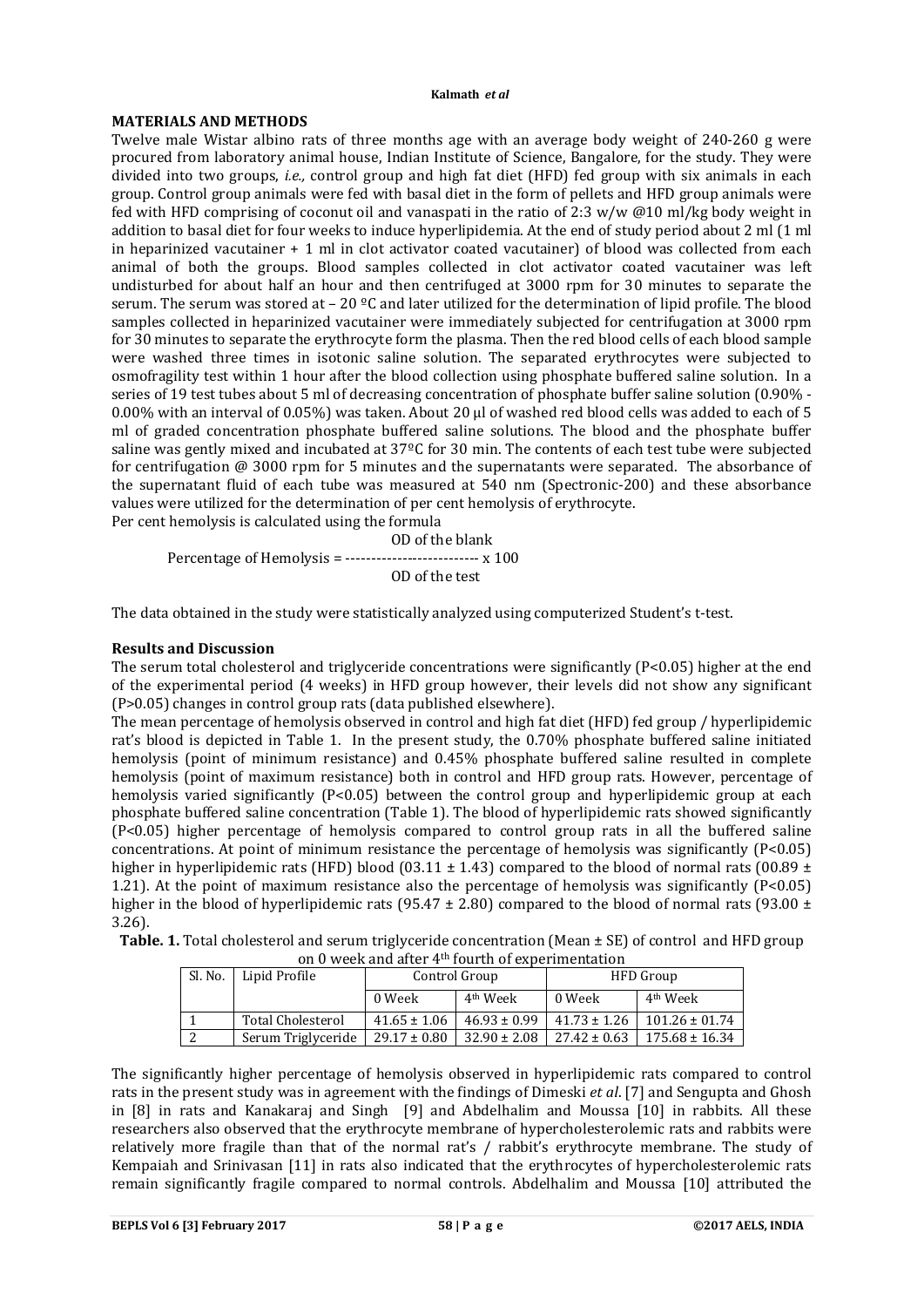### **Kalmath** *et al*

increase in the fragility of the erythrocytes of hyperlipidemic status to disturbances in ionic motion through the membrane and change in molecular properties of the membrane macromolecules.

The fluidity of erythrocyte membrane gets altered during hyperlipidemia and hypercholesterolemia [2]. In hypercholesterolemia, the damage to the plasma membrane of erythrocytes occurs due to higher concentration of cholesterol in plasma and cell membranes, lipids peroxidation and changes in protein confirmation [12]. Membrane fluidity of erythrocytes in rats diminishes during hyperlipidemiahypercholesterolemia despite the fact that in these cells the cholesterol/phospholipid molar ratio is nearly 45% higher than in erythrocytes from control animals [13]. Increased fragility of erythrocytes of hyperlipidemic rats compared to erythrocytes of normal rats observed in the present study could be due to increased production of superoxide free radicals (hydroperoxyls) and resultant peroxidation of the membrane lipids leading to damage of the RBCs membrane in the hyperlipidemic rats.

| <b>Test</b>    | Phosphate                     | <b>Percent Hemolysis</b>                  |                                                 |
|----------------|-------------------------------|-------------------------------------------|-------------------------------------------------|
| Tube<br>No.    | <b>Buffered</b><br>Saline (%) | <b>Control Group Rats</b><br><b>Blood</b> | <b>High Fat Diet Group</b><br><b>Rats Blood</b> |
| $\mathbf{1}$   | 0.90                          | $00.00 \pm 0.00$                          | $00.00 \pm 0.00$                                |
| $\overline{2}$ | 0.85                          | $00.00 \pm 0.00$                          | $00.00 \pm 0.00$                                |
| 3              | 0.80                          | $00.00 \pm 0.00$                          | $00.00 \pm 0.00$                                |
| 4              | 0.75                          | $00.00 \pm 0.00$                          | $00.00 \pm 0.00$                                |
| 5              | 0.70                          | $00.89 \pm 1.21$                          | $03.11 \pm 1.43*$                               |
| 6              | 0.65                          | $03.75 \pm 1.49$                          | $13.54 \pm 5.39**$                              |
| $\overline{7}$ | 0.60                          | $14.65 \pm 4.34$                          | $35.98 \pm 4.66***$                             |
| 8              | 0.55                          | $56.08 \pm 4.91$                          | $70.28 \pm 4.49**$                              |
| 9              | 0.50                          | $76.88 \pm 4.87$                          | $82.73 \pm 4.16*$                               |
| 10             | 0.45                          | $93.00 \pm 3.26$                          | $95.47 \pm 2.80*$                               |
| 11             | 0.40                          | $100.00 \pm 0.00$                         | $100.00 \pm 0.00$                               |
| 12             | 0.35                          | $100.00 \pm 0.00$                         | $100.00 \pm 0.00$                               |
| 13             | 0.30                          | $100.00 \pm 0.00$                         | $100.00 \pm 0.00$                               |
| 14             | 0.25                          | $100.00 \pm 0.00$                         | $100.00 \pm 0.00$                               |
| 15             | 0.20                          | $100.00 \pm 0.00$                         | $100.00 \pm 0.00$                               |
| 16             | 0.15                          | $100.00 \pm 0.00$                         | $100.00 \pm 0.00$                               |
| 17             | 0.10                          | $100.00 \pm 0.00$                         | $100.00 \pm 0.00$                               |
| 18             | 0.05                          | $100.00 \pm 0.00$                         | $100.00 \pm 0.00$                               |
| 19             | 0.00                          | $100.00 \pm 0.00$                         | $100.00 \pm 0.00$                               |

**Table. 2**. Mean ± SE values of percent hemolysis in normal and hyperlipidemic Wister albino rat's blood in decreasing phosphate buffered saline concentrations  $(n = 6)$ .

\* P < 0.05 significant as compared to control group rats

\*\* P<0.01 significant as compared to control group rats

\*\*\* P < 0.001significant as compared to control group rats

Increased saturated fatty acids content of the RBCs membrane decrease the fluidity and the increased unsaturated fatty acids content increases the fluidity of the RBCs membrane lipid bilayer (Gallagher and Forget, 2011). Significantly increased osmofragility of erythrocytes of hyperlipidemic rats could also be attributed to marked changes in fatty acid composition of erythrocyte membrane phospholipids as a result of HFD feeding resulting in increased saturated fatty acid concentration and decreased polyunsaturated fatty acids in the membrane. It was concluded that the fatty acid composition of the dietary fats affects serum total cholesterol and triglyceride concentrations in rats leading to altered fatty acid composition of erythrocyte membranes and their fluidity resulting in significantly increased susceptibility of hyperlipidemic rats erythrocytes to osmofragility.

# **REFERENCES**

- 1. Ogunsanmi, A. O. and Taiwo, V. O. (2004). Comparative studies on erythrocyte calcium, potassium, haemoglobin concentration, osmotic resistance and sedimentation rates in grey duiker (*Sylvicapra grimmia*), sheep and goats experimentally infected with Trypanosoma congolense. *Vet. Arhiv*, **74**: 201-216.
- *2.* Hollan. S. 1996. Membrane fluidity of blood cells, *Haematologia (Budap),* **27**(3): 109-127.
- *3.* Suliman, H. B. and Feldman, B. F. (1989). Pathogenesis and etiology of anemia in trypanosomiasis with special reference to *T. brucei* and *T. evansi Vet. Bull.,* **59**: 99-107.
- 4. Kalmath, G. P., NarayanaSwamy, M and Veena, T. (2011). Effect of refrigerated storage on *in vitro* osmofragility of erythrocytes in buffaloes. *Indian Vet. J*., **88** (12): 75-77.
- 5. Behling-Kelly, E and Collins-Cronkright, R. (2014). Increases in beta-lipoproteins in hyperlipidemic and dyslipidemic dogs are associated with increased erythrocyte osmotic fragility. *Vet. Clin. Pathol*., **43**(3): 405-415.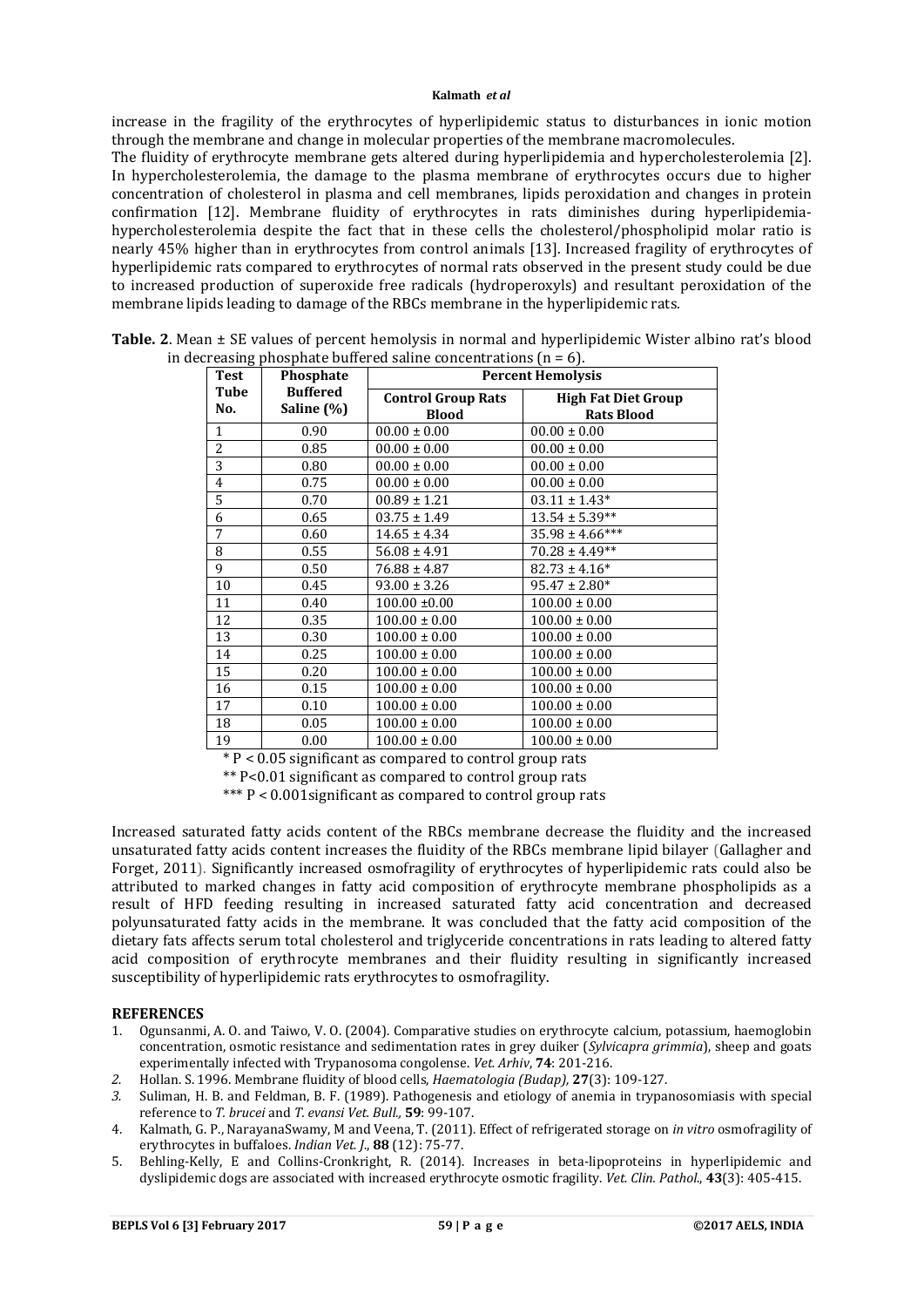#### **Kalmath** *et al*

- *6.* Niranjan, T. G., Vijaykumar, M., Lokesh, B. R. and Krishnakantha, T. P. (1999). Influence of Unsaponifiable Matter from ghee on lymphocyte proliferation and erythrocyte fragility in rats. *Nutrition Research*. **19** (11): 1671-1682.
- 7. Dimeski, G., Mollee, P and Carter, A. (2005). Increased Lipid Concentration Is Associated with Increased Hemolysis. *Clin. Chem.,* **51**: 2425.
- 8. Sengupta, A. and Ghosh, M. (2011). Integrity of erythrocytes of hypercholesterolemic and normocholesterolemic rats during ingestion of different structured lipids. *European Journal of Nutrition,* **50** (6): 411-419
- 9. 0021-9150(89)90<br>Kanakaraj, P. and Singh, M. 1989. Influence of hypercholesterolemia on morphological and rheological characteristics of erythrocytes. *Atherosclerosis,* **76** (2): 209-218
- 10. Abdelhalim, M. A. and Moussa, S. A. (2010). Biochemical changes of hemoglobin and osmotic fragility of red blood cells in high fat diet rabbits. *Pak. J Biol. Sci*., **13**(2): 73-77.
- *11.* Kempaiah R K, Srinivasan K. (2002). Integrity of erythrocytes of hypercholesterolemic rats during spices treatment. *Mol. Cell Biochem*., **236**(1-2): 155-61.
- 12. Broncel, M, Balcerak, M, Bała, A, Koter-Michalak, M, Duchnowicz, P. and Chojnowska-Jezierska, J. (2005). The erythrocyte membrane structure in patients with mixed hyperlipidemia. *Pol. Arch. Med. Wewn*., **113**(6): 531-537.
- 13. De Lucio Cazana, F. J., Rodriguez Puyol, M., Perez-Caballero, J., Jimenez Jimenez, A. and Montes Duarte, A. (1990). Effects of dietary hyperlipidemia-hypercholesterolemia on rat erythrocytes. *Int J Vitam Nutr Res*., **60(4)**: 392-7.

## **CITATION OF THIS ARTICLE**